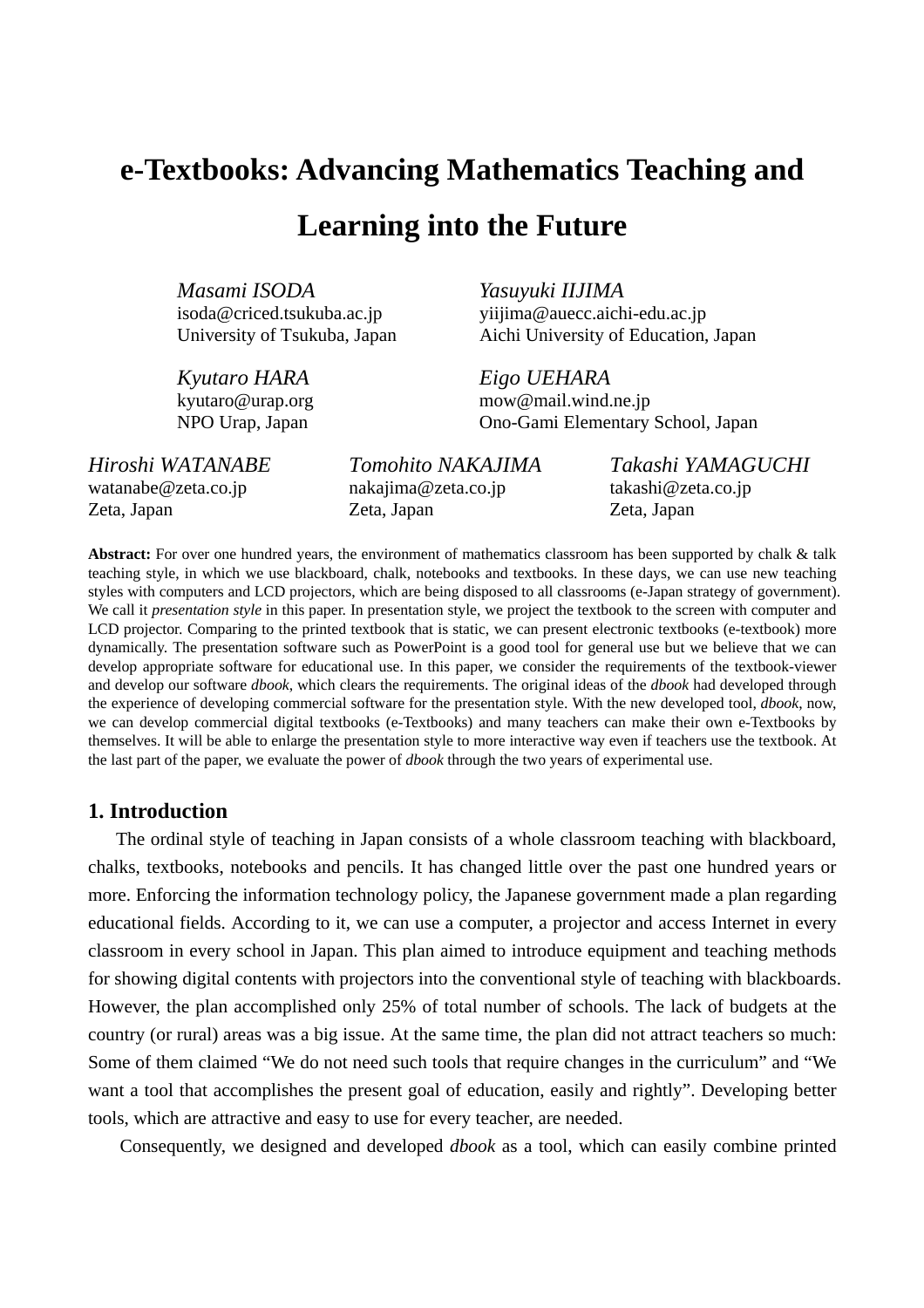textbooks and computer mediated interactive educational materials. In this paper, the significance of digitizing textbooks is illustrated in relation to the ways of using printed textbook. An example of the commercial electronic textbook (e-Textbook) which some of the authors have taken part in the development is described. Then, based on this experience, *dbook*, the general e-Textbook construction tool has been developed. Finally, the evaluations of *dbook* are illustrated through the two year experiments at the elementary school.

## **2. The Ways of Using Textbooks and its Limitations**

Teachers use textbooks as their main teaching materials. In conventional classrooms (Figure 1), students have trouble searching to where in the textbook the class is being referred such as where point A and length AB are on the proof in the textbook. Some students cannot follow which parts of the figure the teacher is explaining in the textbook. The following are the possible methods how to show textbooks in the classroom.

#### **2.1. Showing by Posters**

Posting enlarged copies of textbooks on blackboards, or purchasing posters (in past *KakeJiku* (Hanging Scroll)) from textbook publishing companies or writing same things on the board are ways to show the textbook on the board. However, there is still disjunction between the posters on the blackboard and the textbook in front of the students. In addition, commercially available posters are provided for limited topics, and not all topics.

## **2.2. Showing by Document Cameras**

This is a method of projecting the textbook itself by document cameras. This has advantage that there is no need for teachers to prepare in advance. Teachers can also point with their fingers which are also projected on the screen directly. However, the

distortion of the projected image from the opened textbook disturbs the students' attention, and it is also difficult for teachers to look at the students while adjusting the position of the camera. Over head projector was used in similar way, almost 30 years ago but now it is difficult to find it in schools.

#### **2.3. Showing by Presentation Software**

This is a method of showing scanned textbooks by general presentation software such as Microsoft PowerPoint. In the case of the presentation software Figure 2. Commercially Available Posters.



Figure 1. Conventional Classroom

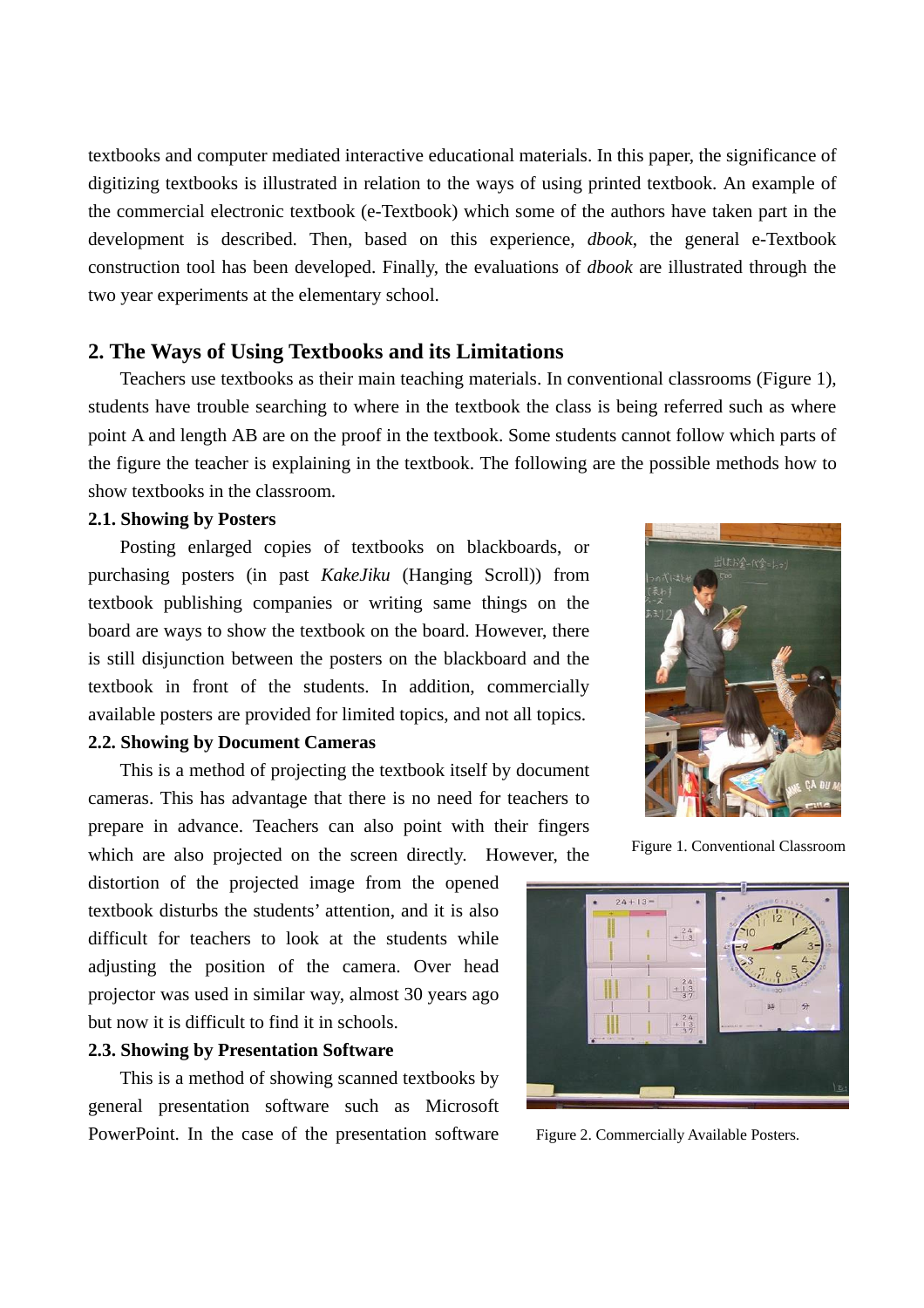such as PowerPoint, we can embed the dynamic contents such as the file of Dynamic Geometry Software (DGS) and video, but the presentation can only follow the developed contents lineally depending on the order of the slides. Teacher cannot change the presentation beyond what he/she expected. For example, it is not easy to enlarge the image shown in the display. Teachers have to talk in lecture style and cannot use the textbook image flexibly according to students' needs.

## **3. Required Properties for e-Textbooks**

Technological tools and environment are selected depending on the aims of teaching and the aims in the curriculum. If the curriculum is embedded in the textbooks, the improving the textbook and the developing the ways of making it more useful for students are necessary. These are the legitimate approaches for the improvement of teaching.

e-Textbook that will be shown on the screen must be visible as well as the textbook in front of students, and at the same time, the teacher (and students) should be able to select the contents according to the flow of the class, and display assisting information for the learning activity. On the presentation teaching style enhanced by the projector in each classroom, e-Textbook will be a preferable way to use computer in the classroom.

The following describes the necessary functions to realize the above requirements.

#### **3.1. Scaling Function and Marker Function**

In the e-Textbook, the first entire spread page of the unit of the class must be shown at first so that the students can always understand where the teacher is pointing out in the textbook. The contents in the e-Textbook should be able to be scaled easily so that it is possible to zoom in the focused area in a page, and zoom out before moving to another area, and so on. In addition, the marker function for highlighting items to be focused, and providing parenthetic explanations should have sufficient functions corresponding to general drawing software (Figure 3). With this, the students can rapidly understand the assignment, and assure time to think and comprehend.



Figure 3. Enlarged Display of the Textbook and the Use of Marker Function.

In textbooks, introduction, problem, hint, commentary or summary and exercise are described conforming to the class' flow, and teachers often want to show them sequentially. In conventional classes, teachers write the problem (or exercise) on the blackboard and ask questions to the students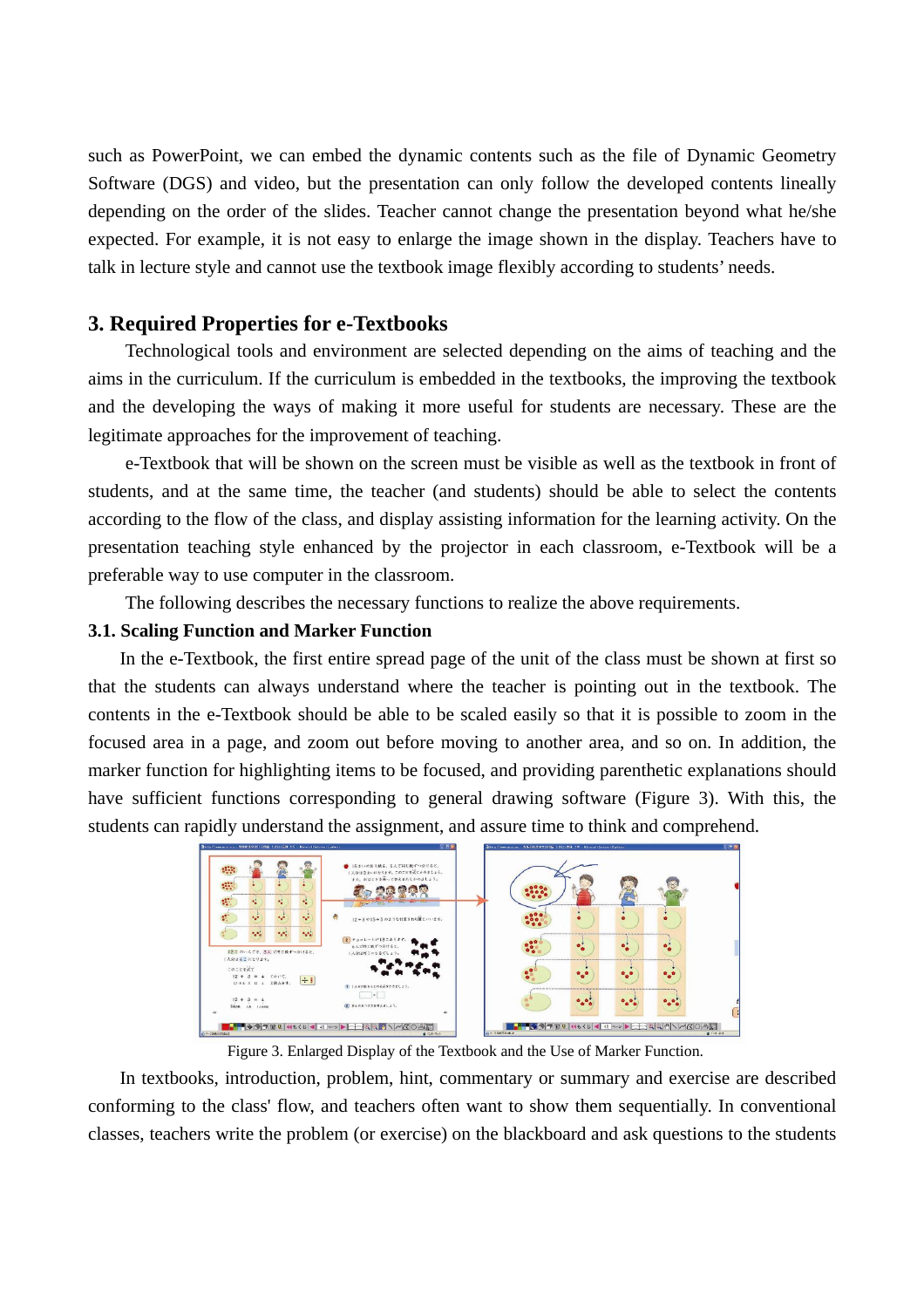while the textbook is closed. If it is possible to magnify only necessary portions of the textbook and mask the unnecessary areas, such inconveniences are dissolved, and the students can always look at the image of the textbook while working at the problem. Since recent textbooks are developed for students to write important points into them, the function of masking the important points and showing them later is very effective.

#### **3.2. Dragging or manipulative materials embedded in the e-textbook**

Learning activities using animations to support students' comprehensions and simulations of experiments are representative examples of introducing computers into educational fields. Conventional computer mediated classes use proprietary software, but if it is possible to attach these contents on the shown textbooks, the students will not be disturbed by launching programs or switching pages and the class can go on more smoothly. In doing so, it is preferable that the figures and photographs shown in the textbooks can be moved or manipulated by using a mouse.

For example, in mathematics, showing the ways to use triangles by animations would provide effective understanding of the class. In mathematics, it would be useful to show rotations of three-dimensional solids, or simulate the calculation of a car's braking distance.

#### **3.3. Links for to be referred page and external resources**

With the link function, digitized reference materials are linked just by clicking it with a mouse. Links not only to pages in the textbook but also to external software are useful for teachers to teach much more materials in class. If it is possible to show contents on the WEB, the teacher can easily use the digital contents that are stocked according to the table of contents in the textbooks provided by NICER (National Information Center for Educational Resources).

#### **4. Developing Commercial e-Textbooks**

Most of textbooks' publishing companies have published the different kinds of commercial e-Textbooks depending on the revision cycles of textbooks: In April 2005, the elementary school textbooks were revised and the e-Textbooks on the Japanese, Mathematics, Science, and Society had been published. In April 2006, the textbooks for junior high school were revised and the e-Textbooks for core subjects were published in the same way. Developing experience of the some of them helped to develop the *dbook*. The following is an example of the present e-Textbooks, called *Digi-MATH*, which is a part of a teacher's textbook for mathematics in junior high school, and is developed by one of the authors with the editing department of Gakko Tosho co., Ltd.

## **4.1. Viewer of e-Textbooks**

The image of the textbook is the digitized textbook, itself. The format of the image is JPEG, and the resolution is 144 dpi. The resolution is selected because the resolution of a typical PC display is 72 dpi, and the double, 144 dpi, is useful for enlargement.

The e-Textbook *Digi-MATH* has the function to enlarge the specified area pointed by a mouse.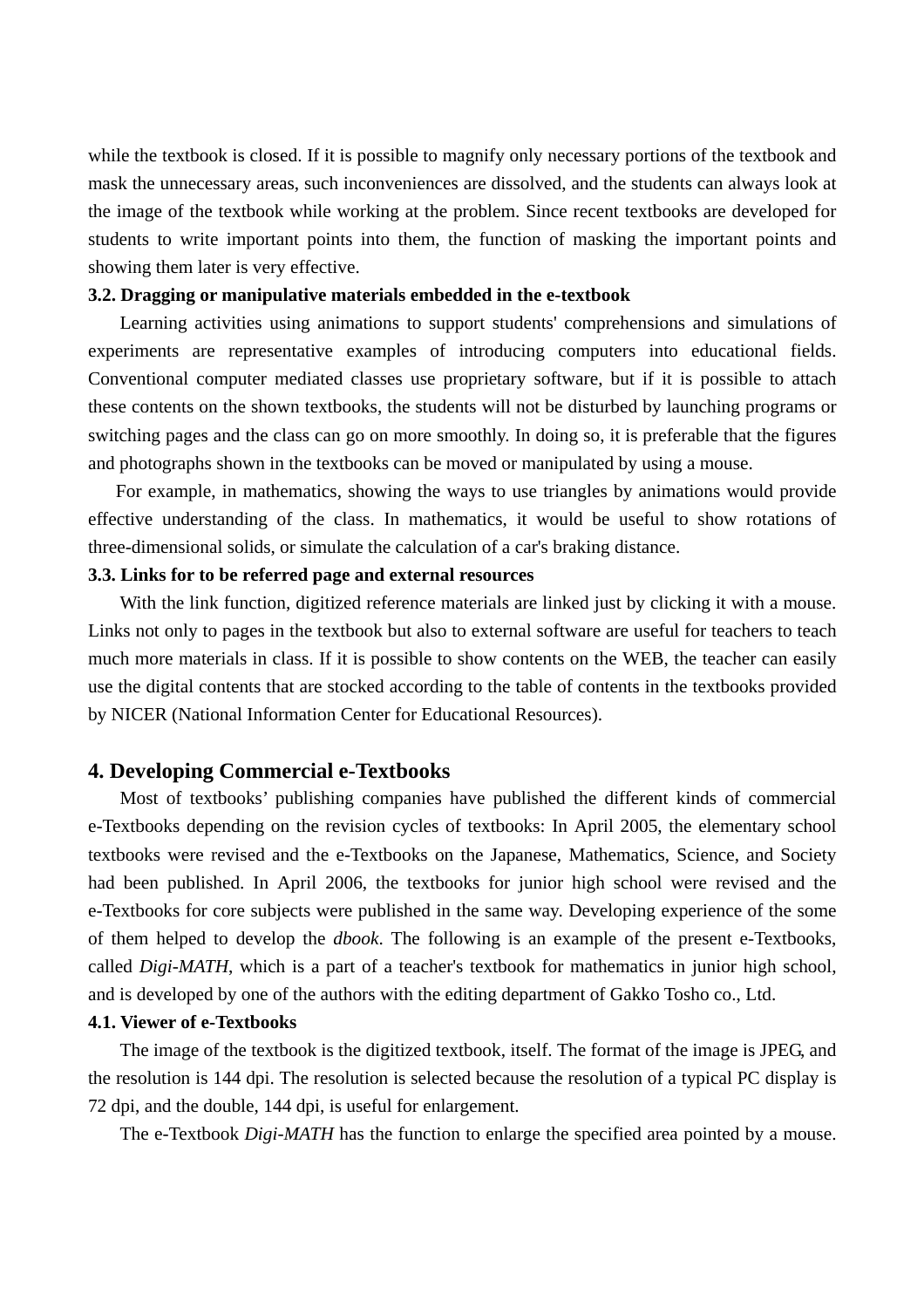This function has a feature to eliminate the outside area by trimming. With this, the teacher can easily show only the parts that are necessary for students.

On the display screen, the teacher can write memos by freehand directly using a pen or marker function, and can draw figures such as rectangles and circles. The drawn lines and figures can be moved, rotated, linear symmetry moved, and scaled by dragging the mouse. Moving the center point is also possible (Figure 4).



Figure 4. Tracing and Rotating Figures.

It is possible to save the writing and drawing on the *dbook* for the next lesson, not like that for the blackboard. This feature enables teachers to start from the very end of the last class.

## **4.2. Interactive Contents**

In *Digi-MATH*, both the animating educational materials and the interactive educational material, such as the figures in the textbook that can be manipulated directly by a mouse, are available as the "motion contents".

## **4.2.1. Animation**

In the case of *Digi-MATH*, the animation is embedded in the introduction of a unit for making interest to approach the introductory problem of the unit.

Figure 5 shows a problem to find shapes such as triangles and squares from the tessellated shapes like kaleidoscope. In the printed textbooks, only the page in the left side of the figure 5 is existed. By overlapping an animation that paints colors on the shapes, the students will easily understand that there are many kinds of shapes inside the paved shapes with strong interest.



Figure 5. Animation at an introduction page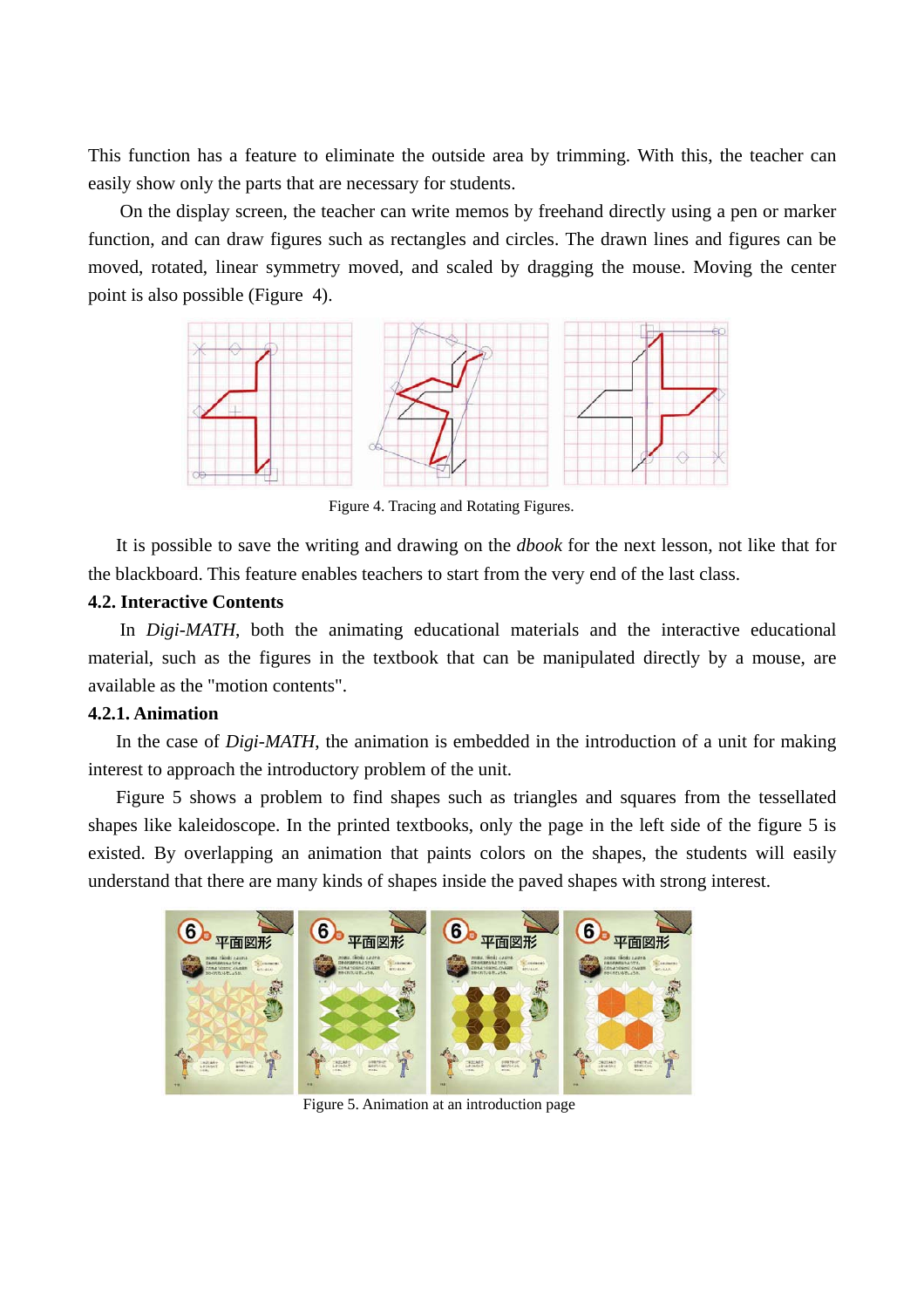#### **4.2.2. Direct Operation of the Figures in the Textbook**

In the printed textbooks, the students had to imagine the movements of figures by looking at the "before and after" figures. By realizing operations such as parallel, symmetric, and rotational movements directly by dragging a mouse, the students can easily understand the image of the movement.



Figure 6 shows a figure of a printed textbook, and the remaining ones show the parallel,

Figure 6. Direct Operation of the Figure in a Textbook.

symmetric, and rotational movement of a triangle. In *Digi-MATH*, it is possible to drag and move the shape indicated by the symbol "A" in the figure to the one indicated by "B" with a mouse, and to move it back again. By demonstrating this operation repeatedly, the students can make clearer image of the movement.

#### **4.2.3. Animated Description for Drawing Figures**

The animation enhances students' comprehension in explaining methods of drawing figures. In addition, if the teacher shows the animation repeatedly while drawing, it would give support to students who cannot understand by only static figures.

Figure 7 shows the animation of drawing perpendicular line PQ to the line AB by using a compass shown in the textbook.



Figure 7. Animated Presentation of the Methods for Drawing Figures.



Figure 8. Rotation of Three-Dimensional Solids.

## **4.2.4. Rotation of Three-Dimensional Solids**

Understanding features of three-dimensional solids is possible by rotating the figures and observing them from various angles. The rotation is manipulated with dragging. Figure 8 shows a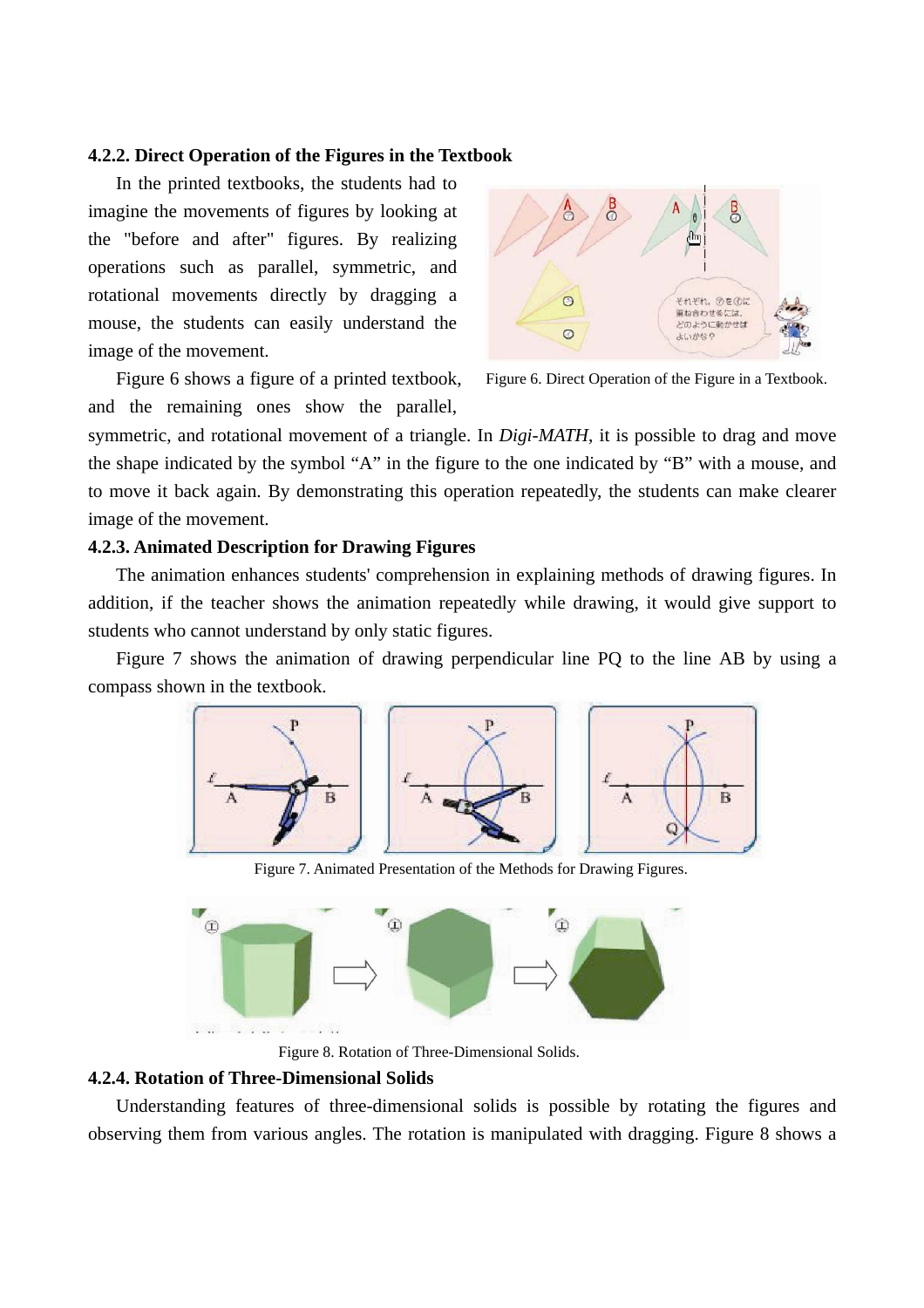vertical rotation of a hexagonal prism with a mouse. Here, the space figure is shown as a three dimension graphics by polygons, and can be rotated in arbitrary directions by mouse operation. The teacher can show the figure of the textbook in real style and by interactive manner.

#### **4.2.5. Introducing GCL Contents as Geometric Teaching Materials**

 Many contents made with Geometric Construction Language (*GCL*), a kind of DGS developed for e-Textbook are embedded in *Digi-MATH*. The GCL is a description language based on XML which has been developed by the authors with support by one of author, Yasuyuki Iijima.

Figure 9 is a screen shot of *GCL* Editor, an editor which enables constructing figures by mouse

operation, and outputting *GCL*. In *Digi-MATH*, *GCL*  contents are shown by a viewer implemented with Macromedia Flash, described as "Flash" as follows. Flash provides excellent visual expressions such as overlapping different colors, drawing different-width lines, and implementation of Flash movies. The viewer provides basic functions for a figure-constructing tool, and by dragging the drawn vertex of a figure with a mouse, information such as each interior/exterior angle of the figure and the area of the figure is shown immediately as the figure is changed. Drawing ad joint lines is also possible.



Figure 9. An Example of Definitions of Figures by GCL and Its Presentation

#### **4.3 Links in the e-Textbook**

Links to taught contents and learning materials related to the specified items in the textbook are provided by *Digi-MATH*. It does not provide links for external software. The representations in the textbook are the learning material in mathematics at school level, and thus, consistency from basic to advanced learning materials is required. The textbooks of social science and science do not have this property, thus easily provide links.

## **5. e-Textbook Editor:** *dbook*

From the previously mentioned experience of making e-Textbooks based on commercial textbooks, the authors developed *dbook*, a tool which helps teachers to make e-Textbooks easily. The following mentions about the motive of the development and basic operating procedures.

#### **5.1 Motive of the Development of** *dbook*

Although many textbook publishing companies have developed e-Textbooks, many of them do not easily achieve the favorable balance. Thus, the limited number of the e-Textbooks are published in tremendous number of textbook series. The development cost for e-Textbook is expensive: for example, in the case of Japanese, to use the texts from literature needs to clear copyright of original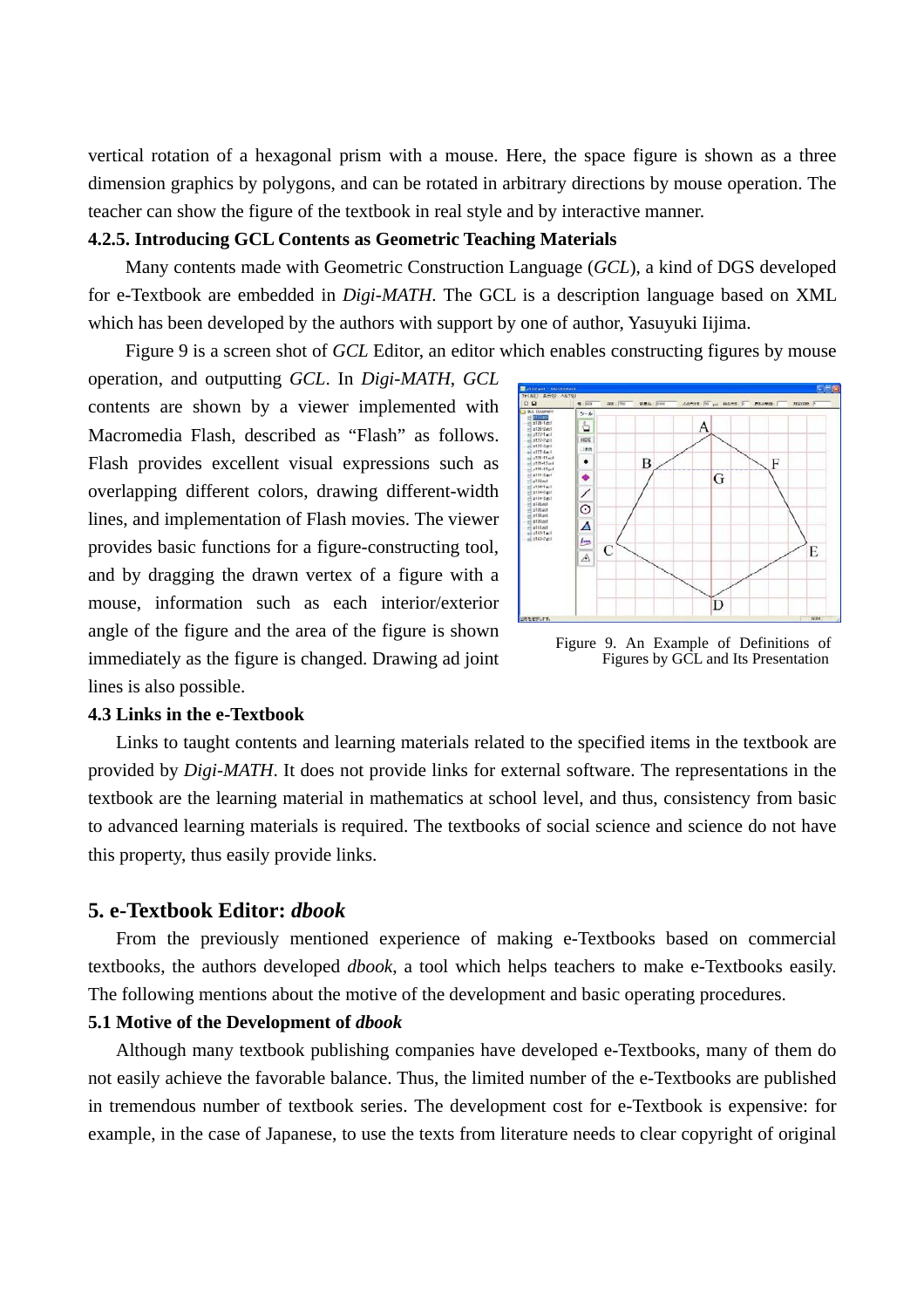authors. Copyright process for the figures shown in the textbooks is also serious problem. Some figures in textbooks allowed to use only for printed textbooks and did not allow for e-Textbooks.

However, Copyright Law in Japan makes an exception that the teachers can make copies of the book if they use them only in their teaching class. In other words, e-Textbooks made by teachers for their own classes are legal. Thus, a tool for teachers who are weak at computers to make e-Textbooks easily is important. This is the motive of developing *dbook*.

#### **5.2 The Procedure of Constructing e-Textbook**

First, the pages used for the class are scanned into JPEG graphic files. The names of the files include consecutive numbers corresponding to the page numbers. The files are selected by the first and the last page numbers and are put into *dbook*. Then, a Flash file, whose extension is "swf", is obtained by selecting "Output Digital Material", from the menu. This is the e-Textbook made from *dbook*. Since this operation is simple, it takes about 20 minutes to make an e-Textbook from a booklet consisting of 100 pages. This e-Textbook is inferior to the one provided by the textbook publishing companies because the latter one provides clearer image and motion contents. However, digitized teachers' handout sheets and workbooks are thought to improve the class greatly.

#### **5.3. Adding Contents to e-Textbook**

Each page of *dbook* can include image files, Flash files, and links to other pages or Web pages. In addition, an image file shown on a Web browser can be pasted on the page by drag and drop operation. A link to the Web page can be pasted on it in the same manner. Especially, Flash files, such as animations, give attractive effects to *dbook*. If the teachers purchase Flash and learn how to operate it, which is not easy for all teachers, they can make Flash files as a teaching material. Even if they cannot use Flash, many Flash contents made by skilled teachers are available at Web sites. The GCL contents, teaching materials for figure construction made by GCL editor, are also past on the page of *dbook*.

## **6. Experiment in Classroom**

The elementary school which one of the authors belongs to introduced *dbook* 2 years ago. The average age of the teachers is the latter half of 40's. The PC operation skills of most of teachers are lower than the average. One third of the teachers have changed in the last 2 years. Despite the above circumstances, classes using *dbook* is being established year by year. The teachers who move to the school because of personnel changes can master *dbook* in a few weeks. Figure 10 and Figure 11 shows the ways of using in the mathematics classroom at the school.

In December 2005, attitude of 5th and 6th grade students in the elementary school, including 38 students in total, was surveyed at mathematics class, where *dbook* is used most frequently in the school. Figure 12 shows the result. This says that the cases with *dbook* give better impression than those without it at all items. Especially, 87 % of students think strongly that *dbook* is necessary in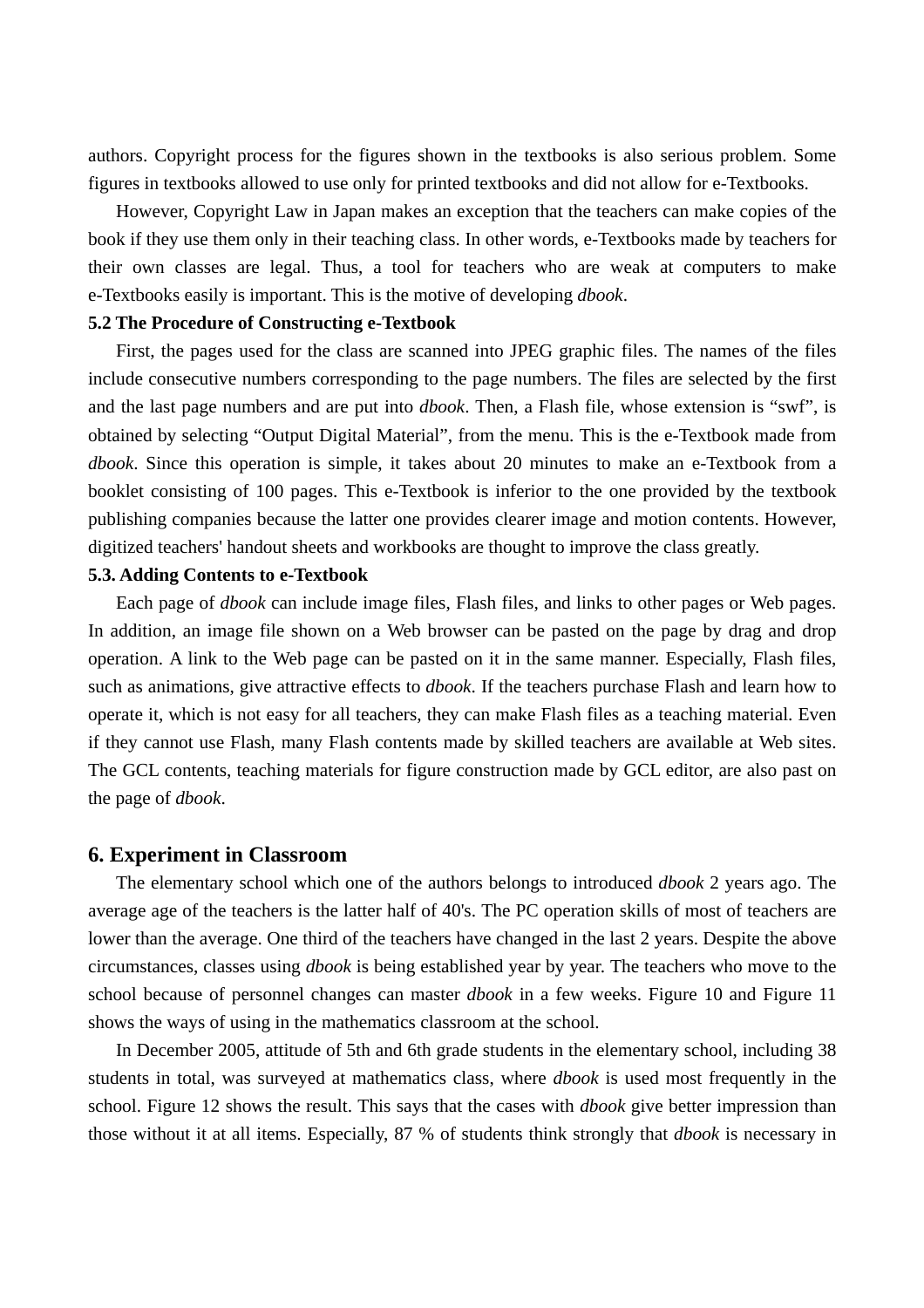mathematics class. The survey also asked the students about advantage of the class with *dbook*. They said that teaching materials and explanation are easy to understand at the class with *dbook*.



Figure 10. Using *dbook* on the interactive display as well as the blackboard in classes Both the teacher and students are using the textbook on the interactive display that enables them to write the screen. They can use it as the expanded blackboard for their communication.



Figure 11. Explaining with Real Material and Textbook on *dbook*

The display shows the scanned pictures of the textbook by *dbook.* Teacher poses a problem of the length measurement using concrete object and *dbook*

# **7. Conclusion**

Adoption of information technology in education driven by the government promotes e-Textbooks as a presentation type teaching material. The authors have examined useful functions for enhancing the students' comprehension of class through development of commercial e-Textbooks. Since e-Textbook did not diffuse because of financial problems, the authors have developed *dbook* which helps teachers to make e-Textbooks. The survey of teachers and students who use *dbook* says that *dbook* is effective. Considering the environment where PC is provided to